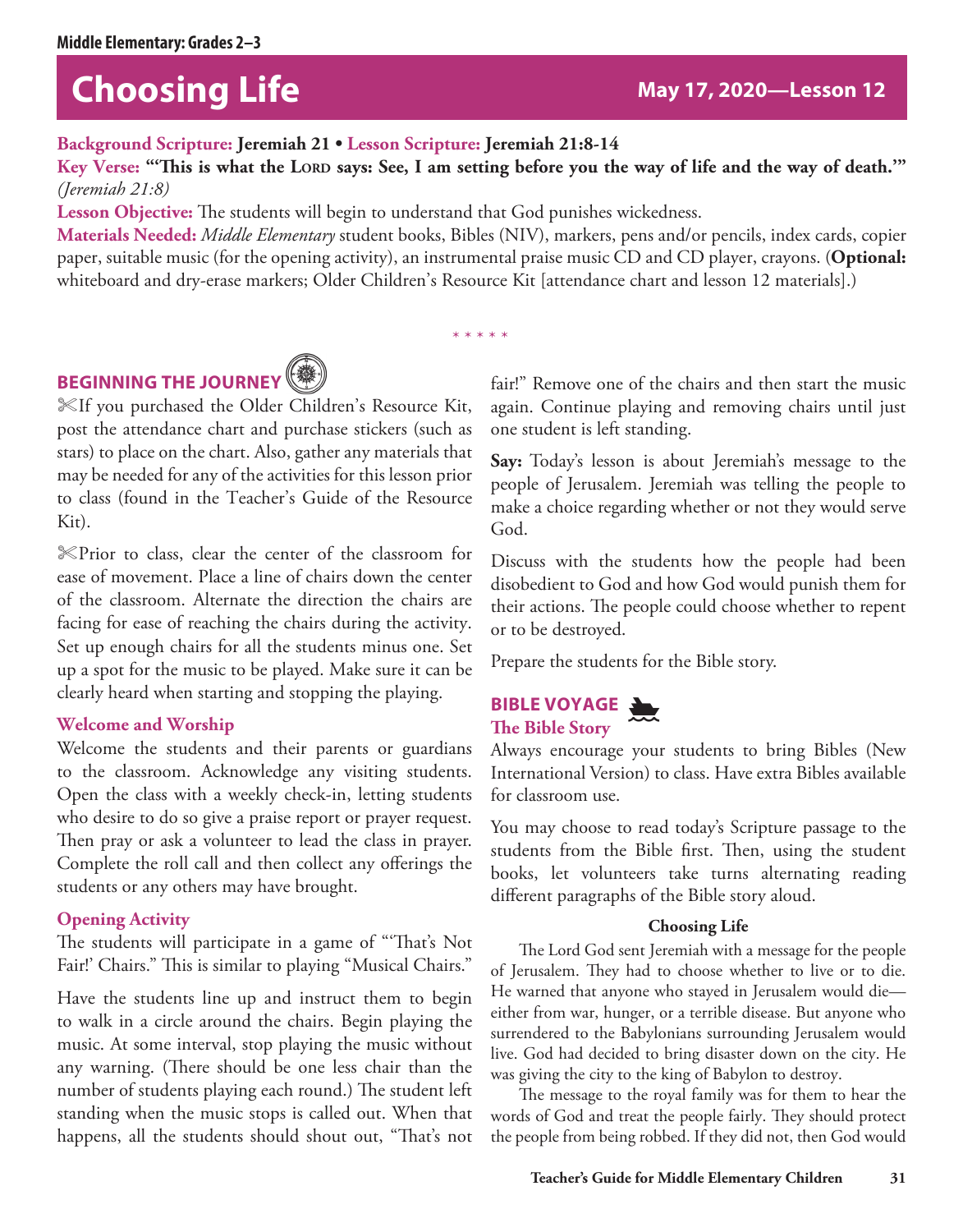become angry and His anger would go on for a long time. This was happening because the people had done *evil* (bad) things.

The people sat on top of the mountain looking over the valley, believing they were safe from attack. They thought that their city could not be harmed. But God would give them the punishment they deserved. He would start a fire in the forest that would burn up everything around them.

After reading the Bible story, discuss the following:

- **1.** What did God warn the people that He would do? *(He warned them that He would set a fire in the forests that could not be extinguished [put out].)*
- **2.** Whom did God send to the people with His message? *(God sent the prophet Jeremiah with his message to the people.)*
- **3.** What did the people believe about their city? *(They thought their city was too strong to be defeated.)*

# **FUN EXPEDITIONS**

### **Fix That Phrase!**

Give the students pencils and provide time for them to complete the activity in their student books. Make sure the students understand what it is they are being asked to do; assist as needed. After they complete the activity, review the answers aloud.

*Answers:* **(1) "'I will punish you as your deeds deserve,**  declares the LORD." (2) "'I have determined to do this city harm and not good, declares the LORD."" (3) "I **am against you, Jerusalem, you who live above this**  valley." (4) "Whoever stays in this city will die by the **sword, famine or plague.'"**

# **The Contemporary Story**

Read the story to the class, or let the students take turns alternating reading different paragraphs/sentences of the story aloud.

### **Heads or Tails?**

Nicky always carried a coin in her pocket. When she did not know what to do, or had to pick between two things, she would flip her coin and get her answer.

"Do you want to go with us to the library and read after school?" her sister Mackenzie asked one day. Nicky loved reading and there was a new book available that she wanted to check out from the library. But she needed to work on her homework with Ms. Garza. She was struggling in her math class and needed help knowing how to do some of the problems from class.

Nicky reached into her pocket and pulled out her coin: "Heads, I go to the library with you guys. Tails, I go study with Ms. Garza." Nicky flipped her coin into the air. But while she watched for it to come back down, she had a thought.

Even though she was excited to check out the new books, she really needed to choose Ms. Garza. Her grades were important and would help her in the future. Nicky did not stick around to find out on which side the coin had landed. She made her choice.

Then, discuss the following questions:

- **1.** What was Nicky trying to decide on? *(She was trying to decide whether to go to the library or to meet her math teacher for tutoring.)*
- **2.** What did Nicky decide to do? *(She decided to go to her math tutoring to help improve her grades.)*
- **3.** Do you like to flip a coin when you have to decide between two equally good choices? Or do you pray to God to help you decide? *(Responses will vary.)*

# **Exploring the Story in Ruby's Lab**

**Say:** It is now time to explore today's lesson with Ruby. After we read this section, we will go back and discuss Ruby's statements, questions, and observations.

Let one or two students read Ruby's words aloud. Discuss Ruby's words with the students. Encourage the students to learn all they can about *consequences* and be ready to discuss what it means during the next class session.

# **True or False?**

Give the students pencils and provide time for them to complete the activity in their student books. Assist as needed. After they complete the activity, review the answers aloud.

*Answers:* **(1) F; (2) T; (3) T; (4) F; (5) T**

# **ENDING THE JOURNEY**

Bring the lesson to a close by reviewing the Key Verse and the lesson.

**Ask:** What was the Lord asking the people to do? Why is it important to treat people justly and fairly? What could the people do to be restored to God (be back in a good relationship with Him)? *(Pause for responses and discussion.)*

Take the time to answer any remaining questions that the students might have. Ask for a volunteer to end the class session with prayer.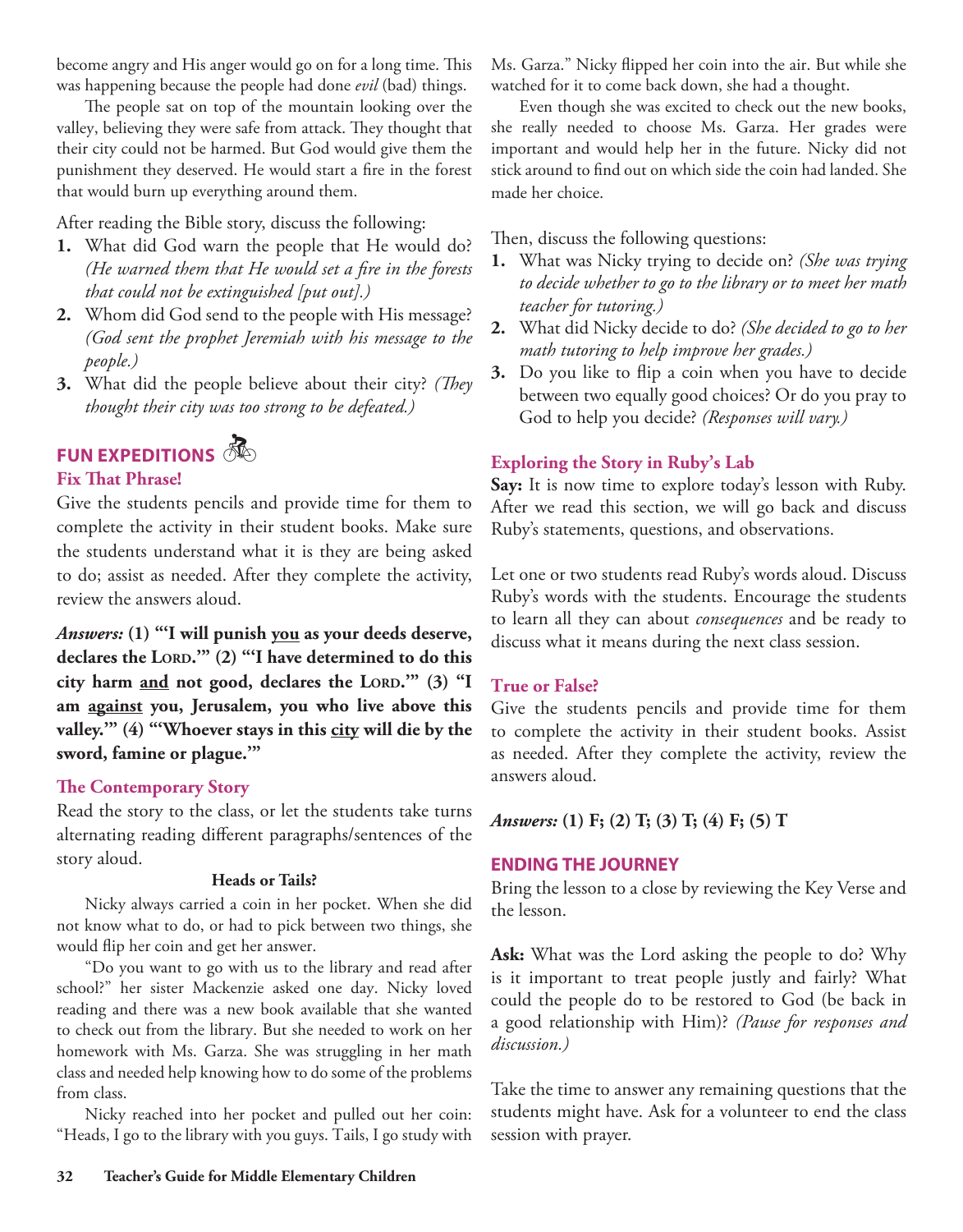# **Choosing Life May 17, 2020**—Lesson 12

**Background Scripture: Jeremiah 21 • Lesson Scripture: Jeremiah 21:8-14**

Key Verse: ""This is what the LORD says: See, I am setting before you the way of life and the way of death."" *(Jeremiah 21:8)*

Lesson Objective: The students will begin to understand the importance of and will commit to treating others justly in their everyday lives.

**Materials Needed:** *Upper Elementary* student books, Bibles, star stickers, pens, pencils, markers/crayons, paper, choice statements, a bowl or container. (**Optional:** Older Children's Resource Kit [lesson 12 materials].)

\* \* \* \* \*

# **BEGINNING THE JOURNEY<sup>®</sup>**



%If you purchased the Older Children's Resource Kit, post the attendance chart and purchase stickers (such as stars) to place on the chart. Also, gather any materials that may be needed for any of the activities for this lesson prior to class (found in the Teacher's Guide of the Resource Kit).

%Prior to class, gather the supplies needed for today's lesson and arrange the classroom to facilitate student participation in the "Choices, Choices, Choices!" activity. Also, either write on slips of paper or print and cut out the following scenarios/situations: (1) *You walk away when someone tries to start a fight with you.* (2) *You stand up for yourself.* (3) *You call your friends names like "ugly" or "dumb."* (4) *You tell your family that you love them.* (5) *You do your homework and hand it in on time.* (6) *You do something that your parents have told you not to do.* (7) *You read and study your Sunday school lesson.* (You may come up with other scenarios if you would like.) Fold up all the scenario slips and put them into the bowl or container.

# **Welcome and Worship**

Arrive 15-20 minutes prior to class in order to lay out materials and supplies needed. Greet the students by name as they enter the classroom. Introduce yourself as the teacher and your assistant (if applicable). Make each student feel welcome and comfortable. When guests are in attendance, have the class say, "We're glad you're here with us today." Ask for a volunteer to open the class session with a prayer. Collect any offerings the students may have brought and take attendance. (*Optional:* The attendance chart found in the Leadership Resource Kit for Older Children may be posted to keep attendance, placing a star sticker on the chart for each student every day of his or her presence in class.)

# **Opening Activity**

The students will participate in a "Choices, Choices, Choices!" activity.

Have one student at a time pull a statement out of the bowl or container and read it. The class will then decide whether the statement is a good choice or a bad choice. Lead a brief discussion of their response(s). (Continue this process with each scenario as time allows.)

Discuss with the students how in today's Scripture text, a king and God's chosen people did not make good choices.

Prepare the students for the Bible story.

# **BIBLE VOYAGE The Bible Story** J

Have extra classroom Bibles (New International Version) if possible. For those who may not have a personal Bible, try to provide a checkout loan procedure whereby the students return the Bibles every so often so that they can then be rotated out to other students.

If your students do not know how to find the passage or verse they are looking for, teach and review Bible skills on a weekly basis through the use of interactive drills, games, and so forth.

Let the students read the Scripture passage from the Bible first. Then, have volunteers take turns alternating reading different paragraphs of the Bible story printed in their student books aloud.

# **Choosing Life**

In the Background Scripture for today, King Zedekiah asked the prophet Jeremiah for God's advice as the city faced invasion. The Lord sent Jeremiah with a message for the people of Jerusalem. Here is the response: "Tell all the people, this is